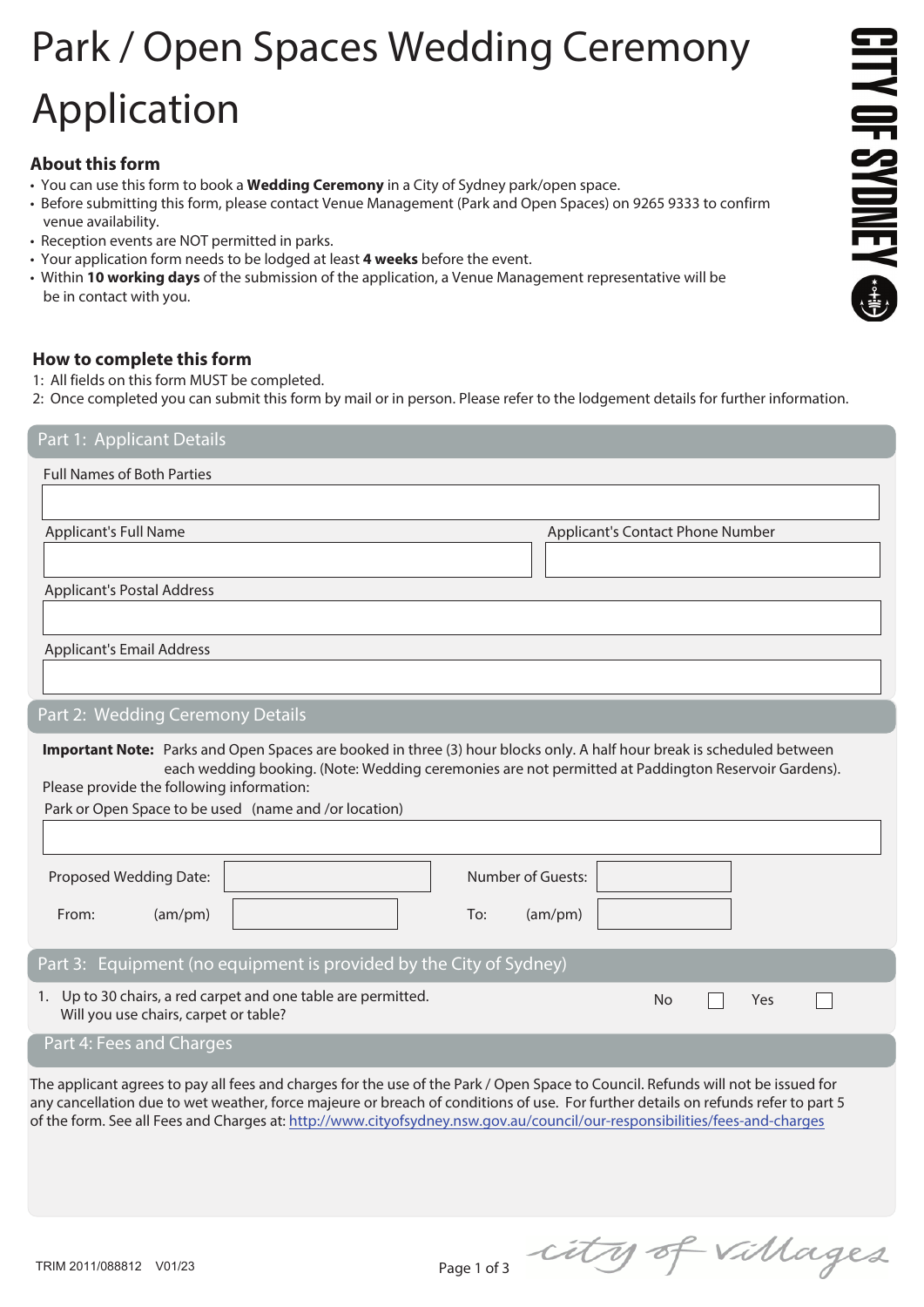- 1. The park/open space shall be used for a wedding ceremony only and shall not be used for a wedding reception.
- 2. The operation of a portable, battery operated PA system for use by the wedding celebrant is permitted. Noise from the wedding activity must not cause inconvenience to other park users or local residents.
- 3. Amplified music is not permitted at Paddington Reservoir Gardens.
- 4. Alcohol is not permitted in parks/open spaces where signage prohibiting alcohol is displayed.
- 5. No structures are permitted to be installed/erected as part of a wedding ceremony in the park/open space.
- 6. Vehicles are not permitted to enter nor park in the park/open space.
- 7. The use of drones is strictly prohibited.
- 8. Use of the approved park/open space is at your own risk.
- 9. Council does not take responsibility for any loss or damage to any infrastructure or equipment associated with your wedding ceremony in a park/open space.
- 10. The applicant must include adequate measures in their wedding ceremony plans to ensure that the park/open space will be protected from damage, including:
	- a. No signs or decorations are to be attached to trees;
	- b. Any damage to the park/open space infrastructure including but not limited to grass, trees, garden beds, plantings and pavers will be repaired to Council's satisfaction at the cost of the applicant;
	- c. The throwing of confetti and/or rice is not permitted;
	- d. No naked flames or fires are permitted in parks/open spaces.
- 11. The park/open space shall be maintained in a clean and tidy condition throughout the wedding activity and must be left in the same condition as it was in, prior to the wedding activity.
- 12. The applicant is at all times responsible for the good order, conduct and behaviour of those persons attending the wedding ceremony.
- 13. The duration of the wedding ceremony, including bump-in and bump-out, must not exceed the times as listed in the approval.
- 14. The applicant shall follow all reasonable directions or requests given by any Authorised Officer of the City of Sydney or members of the NSW Police Service. Failure to do so could result in the termination of the approval.
- 15. Council reserves the right to cancel this approval at any time.
- 16. The applicant agrees to pay all fees and charges for the use of a park/open space to Council. Invoice to be sent separately.
- 17. Once an application has been received and processed, cancellations will only be accepted in writing.
- 18. No refund will be issued for cancellations that are received less than 10 days prior to the wedding ceremony date.
- 19. Cancellations received in writing 10 days or more prior to the wedding ceremony date will receive a 75% refund.

#### **I have read, acknowledge and agree to comply with the conditions of usage provided in this application.**

Applicant Name **Applicant Signature** Applicant Signature Date Date